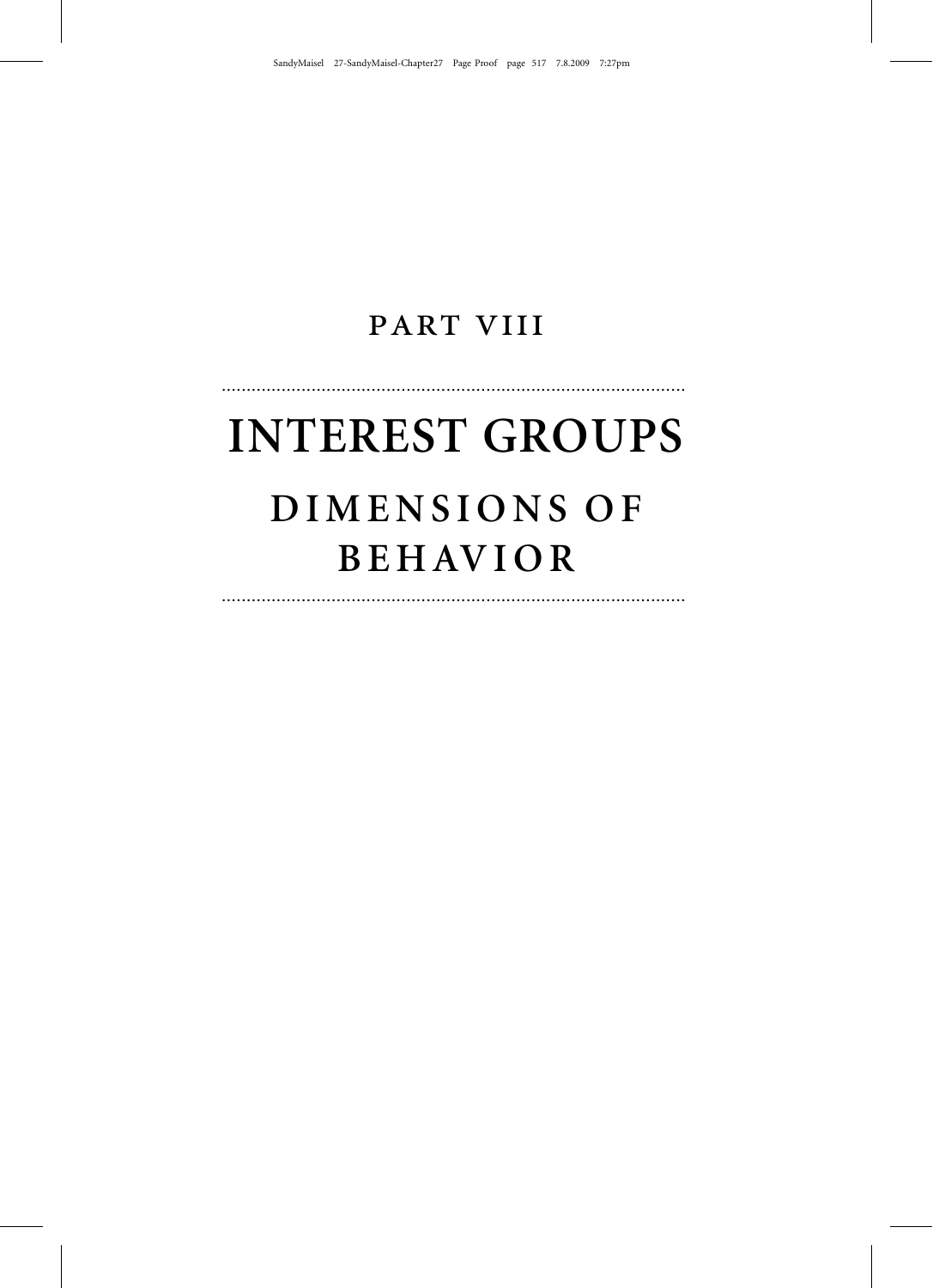SandyMaisel 27-SandyMaisel-Chapter27 Page Proof page 518 7.8.2009 7:27pm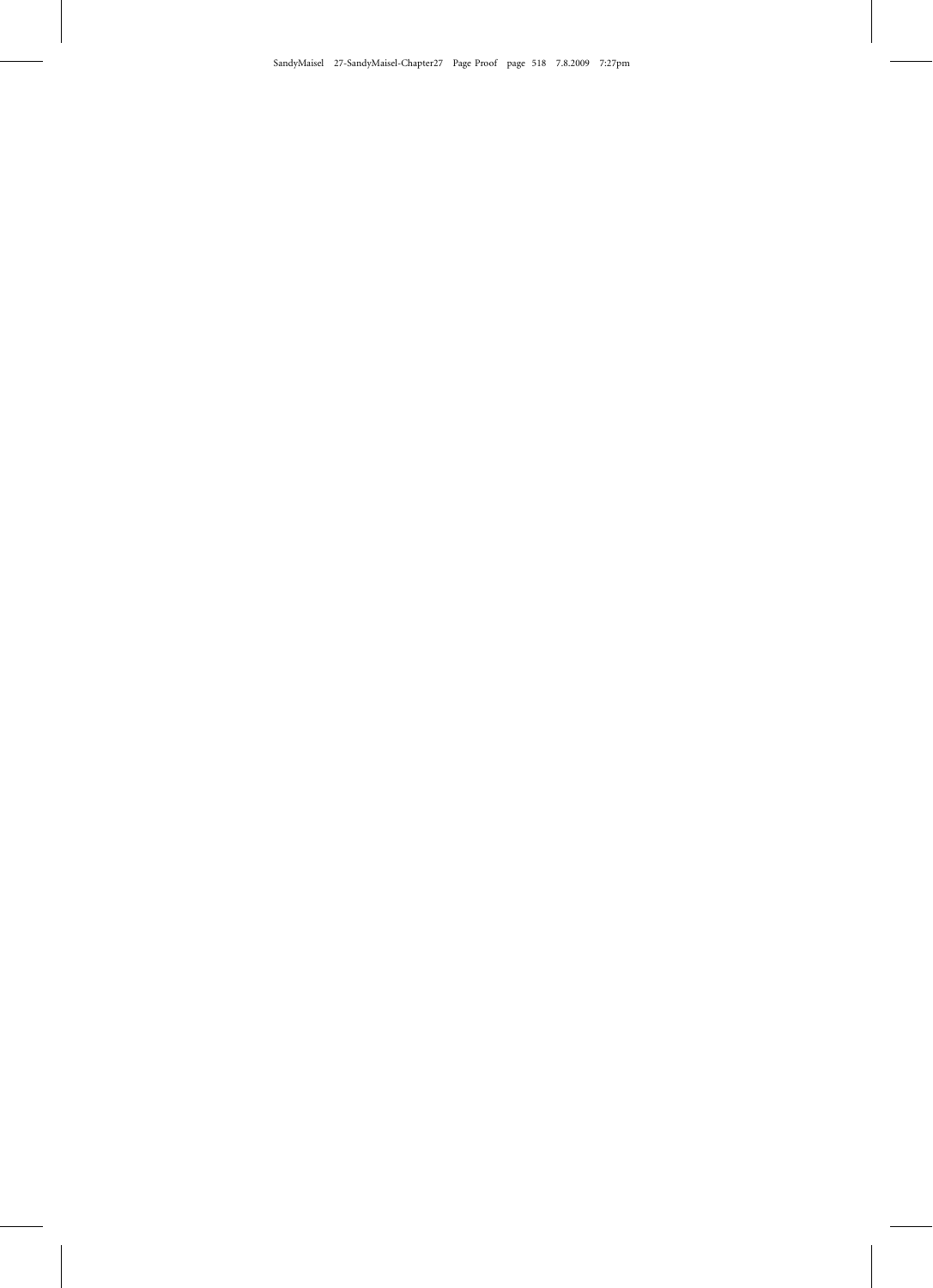## chapter 27

.............................................................................................

# INTEREST GROUPS AND AGENDAS

.............................................................................................

## frank r. baumgartner

# SCHATTSCHNEIDER'S DUAL CONTRIBUTIONS

E. E. SCHATTSCHNEIDER's (1960) slim but lasting volume made two points that remain central to the study of agenda setting and interest groups: the salience of a political issue is often the result of a political process, not a simple result of objective conditions; and the interest group system harbors tremendous bias. Whereas democracies are defined by the concept of "one person one vote," he pointed out that certain segments of society are virtually excluded from participation in the "pressure system" while others speak with voices amplified by their access to many decision makers and their ability to mobilize vast resources. In comparing groups to political parties, which in his view ultimately rest on their ability to appeal to ever larger groups of voters, Schattschneider shows a sense that the group system was clearly unfair.

## The Power of Conflict

Schattschneider is often the first citation in reviews on the topic of agenda setting and among the first in those analyzing the structure of the nation's interest group system. He virtually invented the modern field of agenda setting with his simple point that participants in any conflict consist of a winner and a loser and that these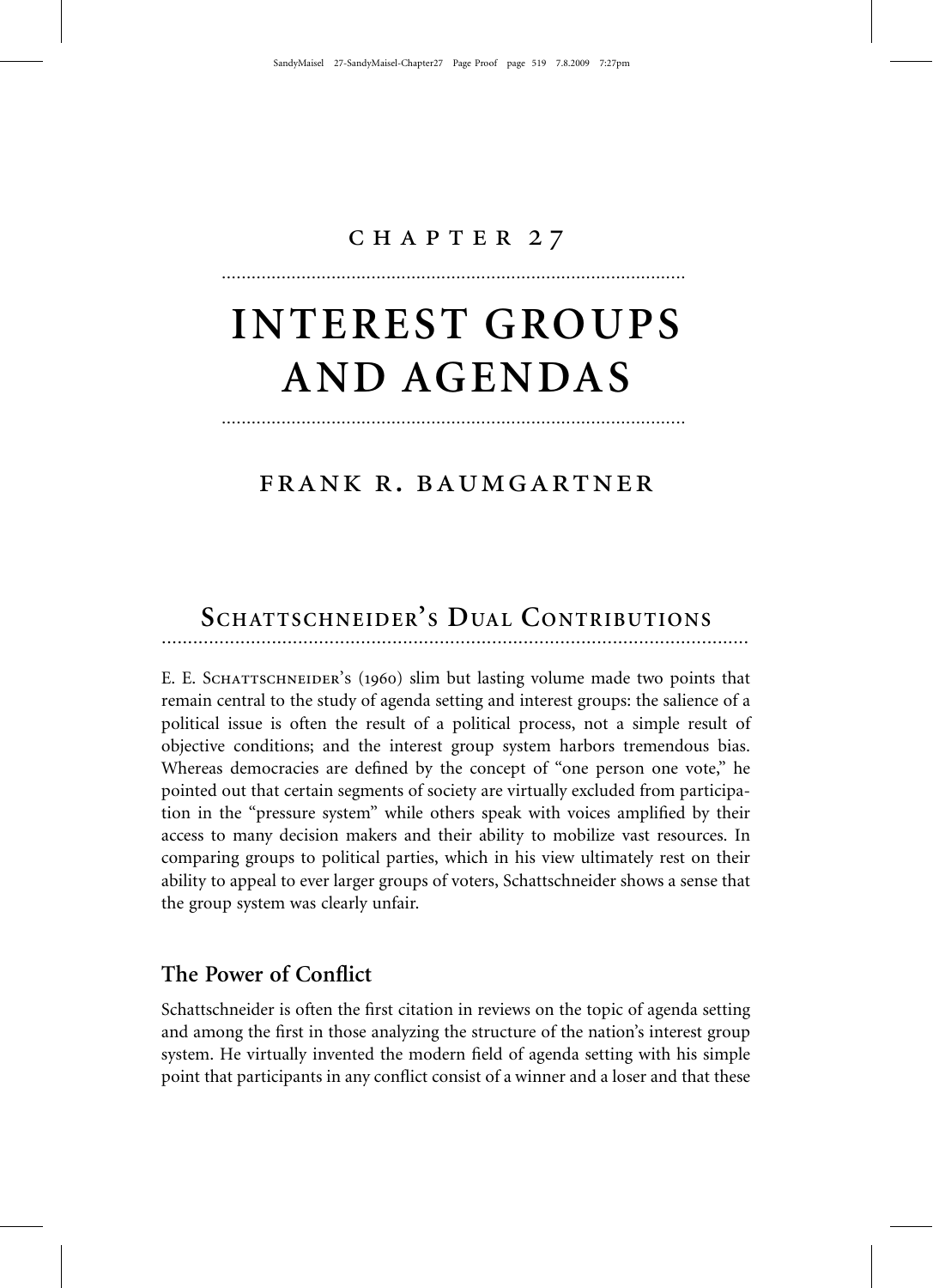actors have different incentives with regard to the scope of their fight. Losers may want to "expand" the conflict while winners logically should be content with the current scope of the issue, wanting no "outsiders" to become involved. His point was that the number of participants in a conflict, its public salience, or the range of actors (especially government agencies) considered legitimately involved in the issue were not a given based on decisions made by neutral outside observers, but indeed were the fundamental determinants of the outcome of the battle, and were therefore the object of the political struggle itself. Labor unions demanded government involvement in establishing working conditions and labor–management conflict resolution procedures whereas business resisted these efforts, seeing them as unwelcome "outside interference." Of course, what is unwelcome to the powerful may be welcome indeed to the powerless. Scholars have often taken the idea that the scope of a conflict is the result of interest group strategies to mean that scope is determined by the strategies of individual interest groups. It is rare that a single actor can determine the scope or salience of the conflict in which they are engaged; it is a collective process, not an individual choice. Scope is partially but not fully endogenous to the strategies of groups.

## Class Bias in the "Pressure System"

The second reason scholars refer to Schattschneider is his emphasis on an aspect of the group system that was been so widely acknowledged at the time he wrote, during the heyday of pluralism: most Americans have no chance of participating. For Schattschneider, the flaw in the pluralist "heaven" that scholars such as Bentley (1908), Truman (1951), and Dahl (1961) described was that the "heavenly chorus sings with a strong upper-class accent. Probably about 90 per cent of the people cannot get into the pressure system" (1960, 35). Later empirical studies suggest that he may have exaggerated, as many Americans participate in the group system through such organizations as labor unions. None of these empirical studies refute his general point, however; the interest group system does not reach down to all levels of society, and it has a very strong professional or occupational character. In their recent large-scale study of the Washington interest group universe, Schlozman et al. (2008) found, for example, that *not a single* group in DC was organized with the primary focus of representing the interests of such low-wage workers as janitors, cleaners, or fast-food workers. Whereas bankers, lawyers, firefighters, teachers, and others are well represented through the group system because of its occupational bias, many others are virtually excluded. The normative implications of Schattschneider's dual theses were clear. First, one should view with suspicion arguments tending to limit the role of government, as these are logically the arguments that the powerful will use against the weak. Rather, arguments about the scope of legitimate government activity define the political struggle, reflecting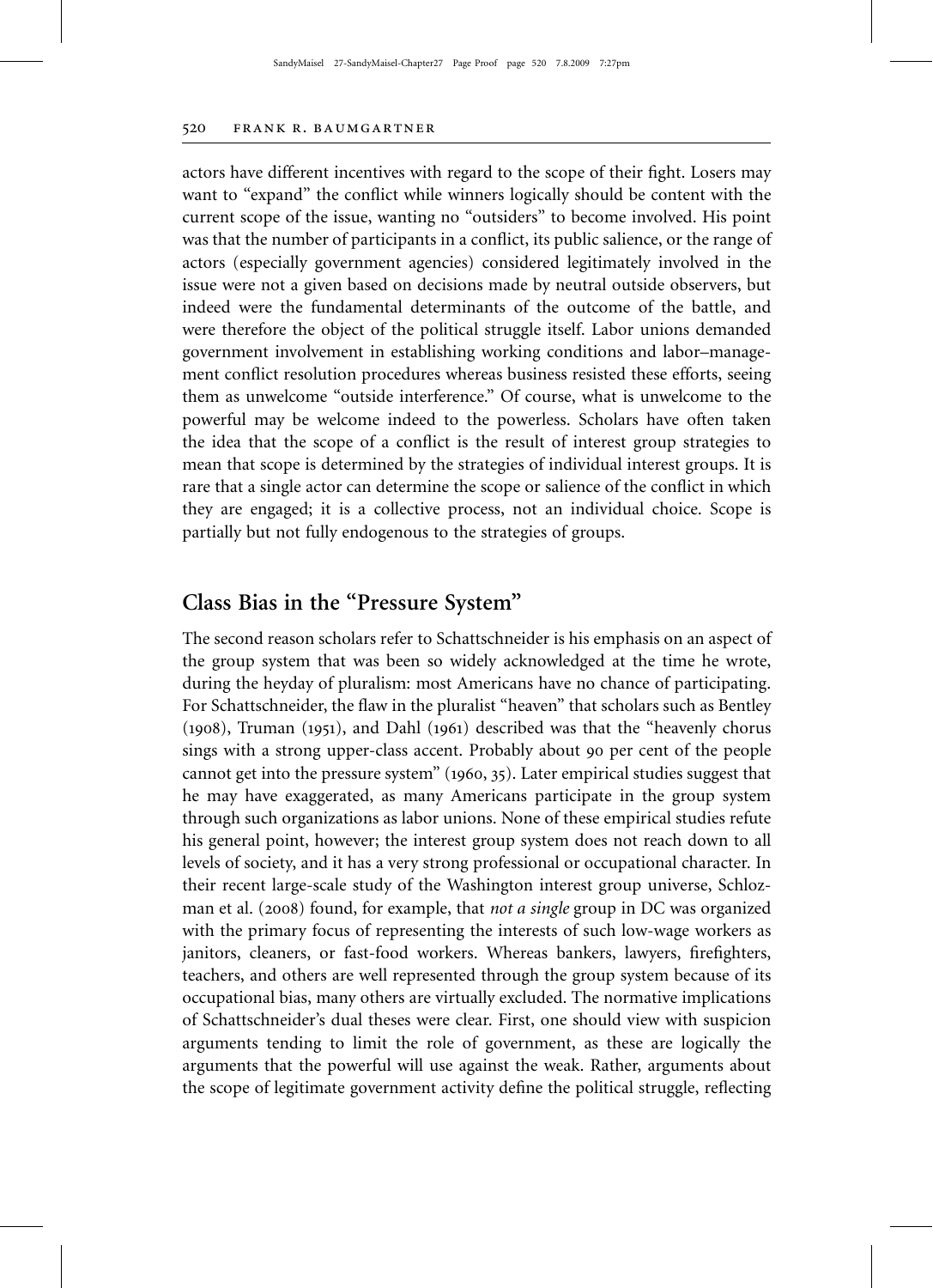rather than determining the distribution of power in society. Second, political parties act as the ultimate mechanism for the expansion of social conflict, and they should be stronger. (Schattschneider, of course, had been the chair the American Political Science Association's committee on responsible parties, which issued a report suggesting just this; American Political Science Association 1950.)

# INTEREST GROUPS AND AGENDA SETTING

The idea that the scope of conflict was in fact a part of the political process, rather than something imposed by outside forces, stimulated political scientists as few ideas ever have. It took some time, however, before scholars translated the general idea into empirical research projects.

Subsystems. The first book-length study was by Roger Cobb and Charles Elder (1983; originally published in 1972). They noted, as had many scholars of public policy and interest groups before them, that many public policies are surrounded by what they called "systems of limited participation" (1983, ch. 1). This idea was, of course, a staple of interest group studies going back at least to Bentley's (1908) and Griffith's (1939) review of the roles of groups in government or the more contemporary studies such as Milbrath's (1963) review of the power of interest groups, Bauer, Pool, and Dexter's (1963) findings that groups often worked as mere "service bureaus" to those legislators who already agreed with them, or Cater's (1964) analysis of the sugar price protection program. The point was simple but important: most public policies, most of the time, are debated and discussed within relatively small communities of experts. Whether these are called "whirlpools," "subsystems," "iron triangles," or "systems of limited participation," they all have in common that experts dominate (see McFarland 2004). But in many cases, the experts all had certain interests in common, as in the expansion and continuation of favorable government policies toward the industry in question. If political debate stems from conflicts within these professional communities, then we need to be concerned about issues that are *not* on the agenda, and the abilities of tightly knit communities of like-minded professionals to keep their issues out of the public spotlight. The study of interest groups, which had long focused on the functioning of these communities, was to meet the study of agenda setting.

Non-decisions. Peter Bachrach and Morton Baratz (1962) came into this debate with a critique of previous studies of pluralism focusing on the problem that some interests in society were simply not represented and therefore not part of the public discussion. Their article was recognized recently as the single most highly cited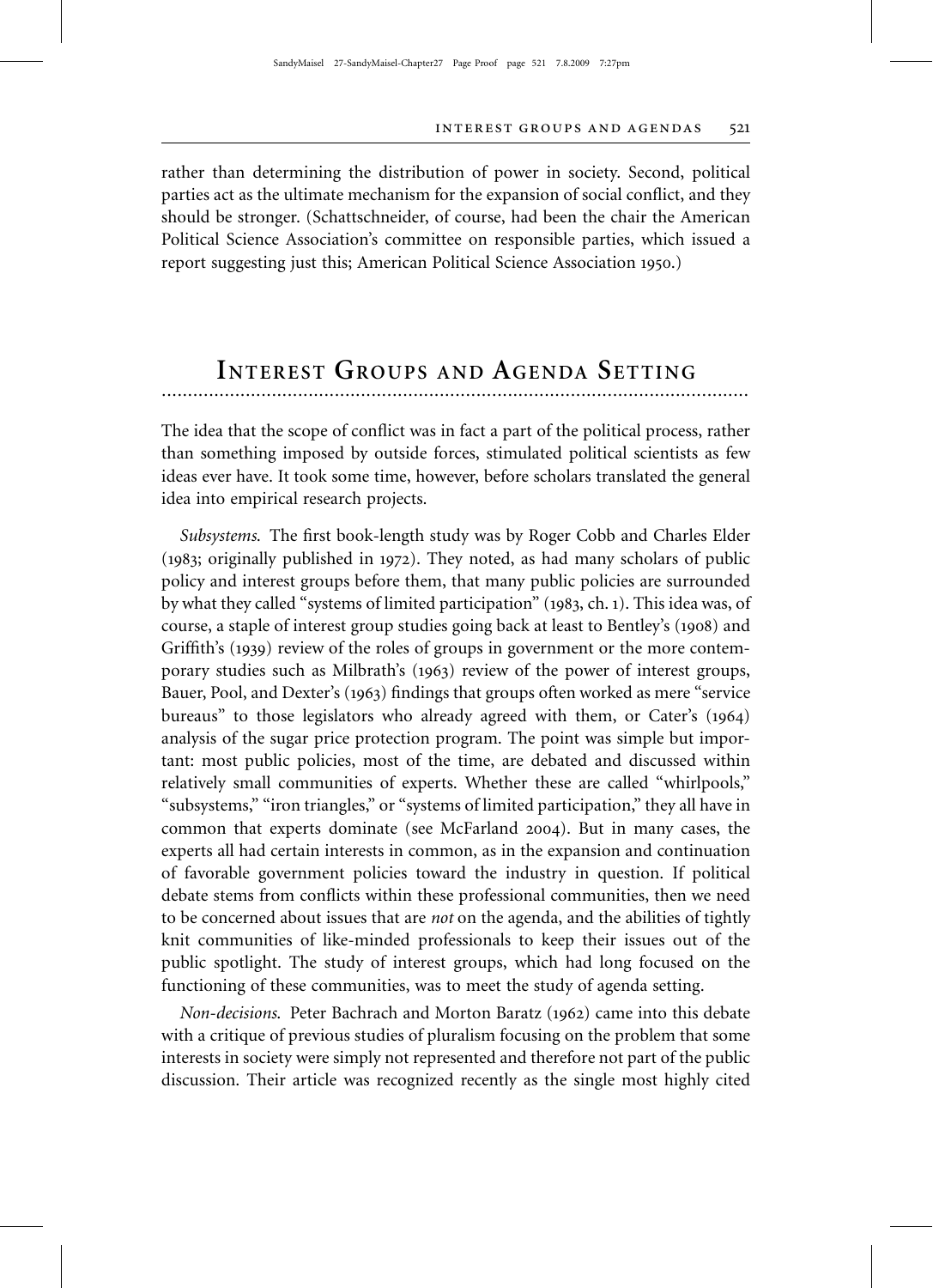study in the history of the American Political Science Review (Sigelman 2006). Two book-length studies (Crenson 1971; Gaventa 1980) took seriously the authors' proposal that non-decisions should be studied as well as those issues that are the object of manifest public debate. Few, however, have followed up with empirical studies of how or why issues remain off the agenda (the biggest exception to this is Cobb and Ross 1997). However, the field was set for a consistent concern about what happens when communities of specialists interact with the broader political system.

Agenda setting. John Kingdon (1984) was the next author to devote a booklength study to the process of agenda setting. Kingdon did not stress the role of groups, but he certainly focused on the distinction between those actors in the policy process who are experts on the subject matter and those who are not. He noted that interest groups were often "outside" government but it was inaccurate to describe them as "just looking in." Just as had a long string of interest group scholars dating back to Bentley, he stressed the integration between those outside and inside government who share a concern about a particular policy, industry, or social problem.

Frank Baumgartner and Bryan Jones (1993) suggested an important role for interest groups in their study of agenda setting, noting how "Schattschneider mobilizations" could occur in which disgruntled policymakers from within a specialized community make alliances with outsiders in order to upend an established policy monopoly. Nuclear scientists concerned about inadequate attention to safety issues in the 1960s are the simplest example: just as Schattschneider discussed, these "losers" in the debate about how to allocate resources appealed to expand the scope of the conflict, and outsiders did indeed become involved on their side of the debate, ultimately leading to the demise of the nuclear power industry.

Framing. This last example raises issues that few authors had addressed up to this point: to what extent do individual interest groups or other policymakers control or manipulate the process? The concept of conflict expansion (or its corollary, the privatization of conflict) suggests that the eventual scope of the conflict is the result of the strategic behaviors of the original protagonists. But to say this is not the same as to suggest that the final outcome is easily controlled by any single actor. Schattschneider gave little indication of how, or by what process, groups would appeal to the audience (and even less about how their rivals would attempt to justify audience deference to "the experts"). We have come to understand that this is through the process of framing, a point discussed below. But who can frame? What of the opponents who have an interest in framing the issue in a different way?

William Riker (1984, 1986) made clear that strategically minded politicians could indeed induce major policy change and affect the political agenda by shifting the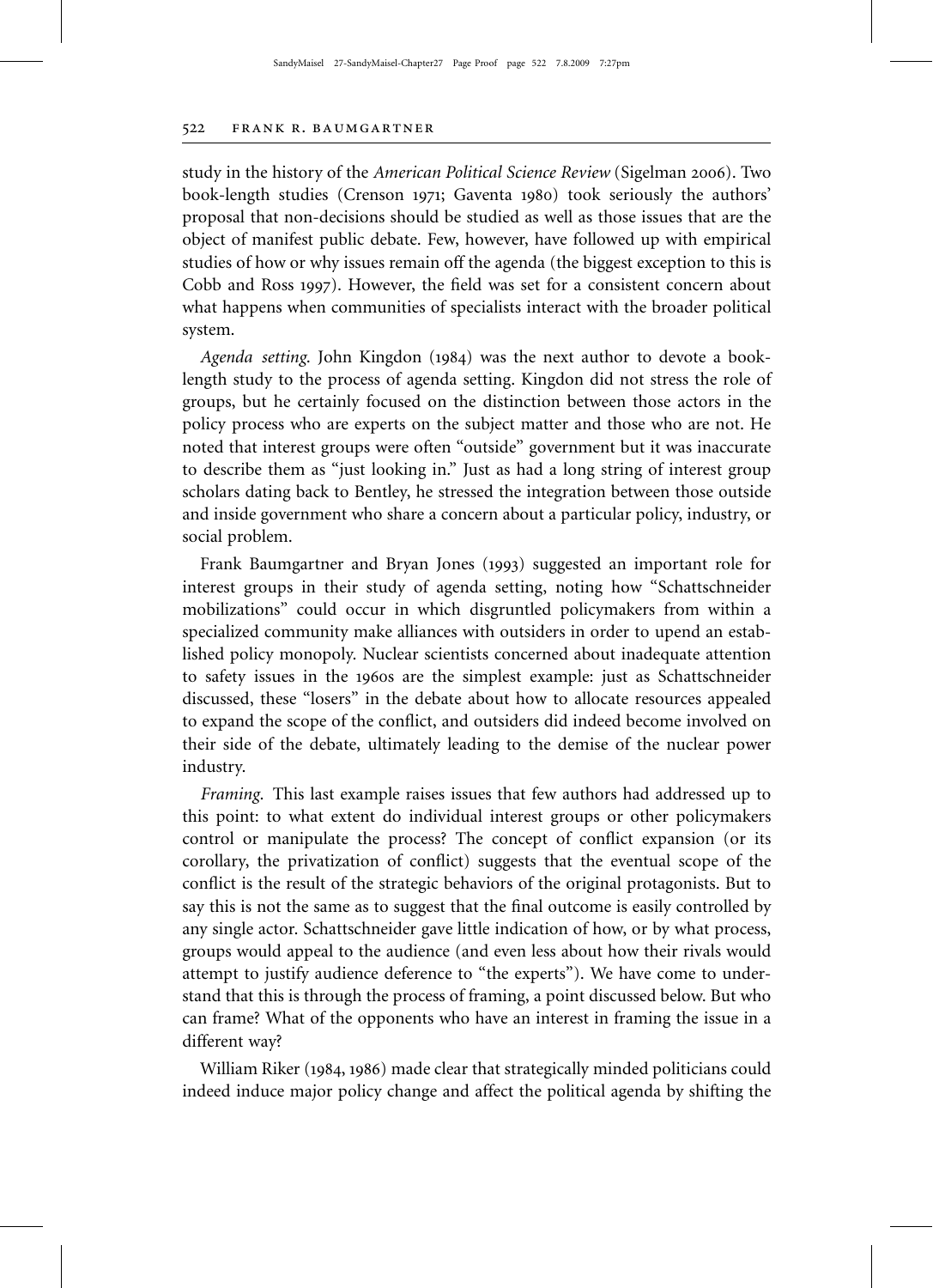terms of the debate. This could be done by choosing new dimensions of evaluation, to shift a debate from being "about" topic X to describing it in terms of topic Y. For example, when faced with the possible introduction of dangerous nerve gas to be shipped from an overseas military base to his home state, one clever senator convinced his colleagues that the debate was not "really" about where the gas would go, but rather about the Senate's power to ratify treaties. As few senators want to give up power to the executive branch, the motion carried. "Heresthetics," the word he used to describe this process of manipulating decision-making procedures or the dimensions of debate, became an important part of the literature on agenda setting.

### The Stability of Frames

But how common is it to reframe a debate? Riker's book gave a number of examples, but then again he covered over 2,000 years of human history in compiling his interesting stories. The literature developed no sense of what the denominator might be: for every hundred times that framing is attempted, how many times does it succeed, and what increases the chances of success? James Druckman (2001, 2004) has provided the best recent analyses of framing, though his focus is not on interest groups or even on agenda setting (he looked at how individuals respond to different arguments or frames when they read them in newspaper articles in an experimental setting). Still, he notes the peculiarities in a literature where scholars have found framing virtually each time they have looked for it. Baumgartner and Jones, for example, stressed the importance of "policy images" and how these can shift quickly from positive to negative as collective attention shifts from one aspect of a complicated issue to another. Riker gave examples of successful strategic politicians actually causing these changes. But few have studied a random sample of issues or discussed the degree to which any single actor could successfully manipulate the collective framing associated with an issue. Cobb and Ross (1997) compiled the only book-length study of efforts to keep issues off the agenda. This is clearly the next step in the literature, to explain the relative capacities of interest groups, government officials, and others to affect how issues are understood. Baumgartner and others (2009) studied ninety-eight cases of lobbying activity representing a random sample of the objects of lobbying in Washington, DC, and followed the issues for four years; they found that only about 5 percent of the issues were significantly reframed during the period of their study. This gives some idea of the power of the status quo. Reframing may be important when it occurs, but interest groups typically are working to protect, not to upset, the status quo, and the collective efforts of groups contribute mightily to the maintenance of existing policies as well as the frames that undergird them.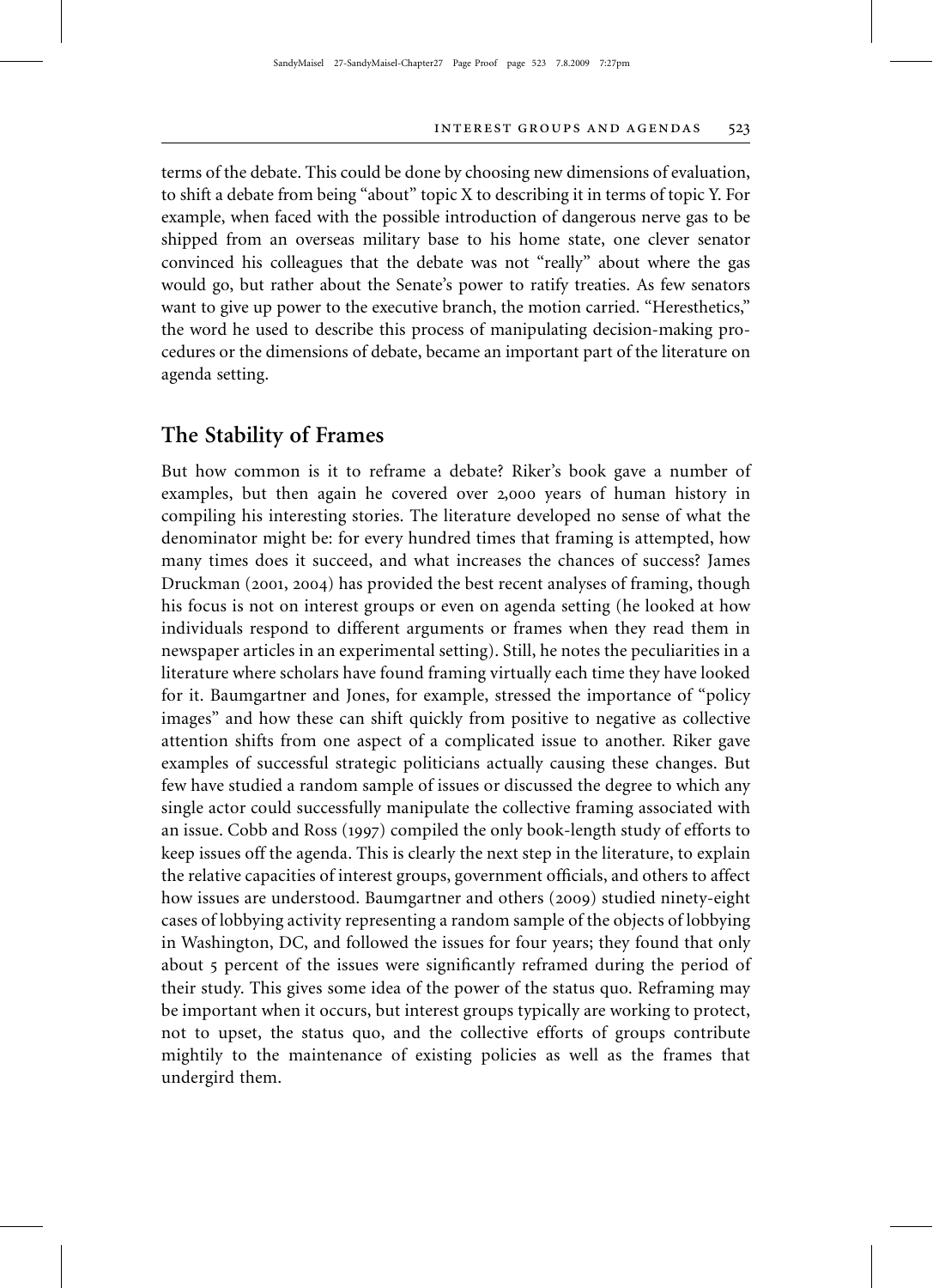There is strong evidence from throughout the literature going back decades to make clear that policy definitions are strongly related to policy outcomes (see, for example, the literature reviewed immediately above, or D. Stone 1988, 1989; Schneider and Ingram 1993; Bosso 1987). So lobbyists have a strong incentive to reframe issues and when they succeed the direction of policy often changes. But perhaps the shifts in policy images are due to broader factors such as new evidence and not only to the clever rhetorical tactics of individual lobbyists or policy entrepreneurs. To this point, the literature has failed to pinpoint exactly the causes of shifts in frames, though it has clearly established that such things are fundamental to explaining policy outcomes and the impact of agenda setting.

## Venue Shopping

Since Schattschneider's original insights about conflict expansion, two complications have arisen. First, venue shopping by protagonists is strategic: they do not put out a general appeal for help from an undifferentiated audience, but rather seek out particular allies, especially institutional venues or locations in government where they hope that they may have a better chance at success. Second, as in the question of framing, success by the aggrieved party is anything but assured, as the dominant party in the original dispute will naturally fight back, justifying their control over the dispute by denying the legitimacy of any "outside interference."

Baumgartner and Jones (1993) developed the idea of venue shopping, arguing that a peculiarity of US institutional design is that single institutions rarely have monopolistic control over given policy issues. Through separation of powers and federalism, we see "separated institutions sharing power" (Neustadt 1964, 42), or even more than this a series of shared and overlapping jurisdictions where states, localities, and various federal agencies often vie for control or have control over different parts of a given issue. Policy actors seek to push their issues to one or another institutional venue depending on their estimate of their likely success; many policy changes have been related to shifts in institutional control or the emergence of a new institutional player rather than to an established institutional player shifting its position. The Department of Agriculture, after all, did not suddenly shift position on the health effects of smoking and tobacco; rather, policy change came when those with jurisdiction over health issues exerted greater influence. Explaining the policy change requires looking at many policy venues.

Sarah Pralle (2003, 2006) has provided the most in-depth analysis of venue shopping as a strategy, and she notes that lobbyists are often ineffective or only boundedly rational in their search for the most favorable venue. Groups establish comfort levels with certain venues, or develop staff with expertise in dealing with the legal, regulatory, or other types of analyses demanded in a particular venue, and these sunk costs or organizational routines inhibit their abilities to operate in new venues. So the process is far from perfect, far from fully rational. Further, institutional leaders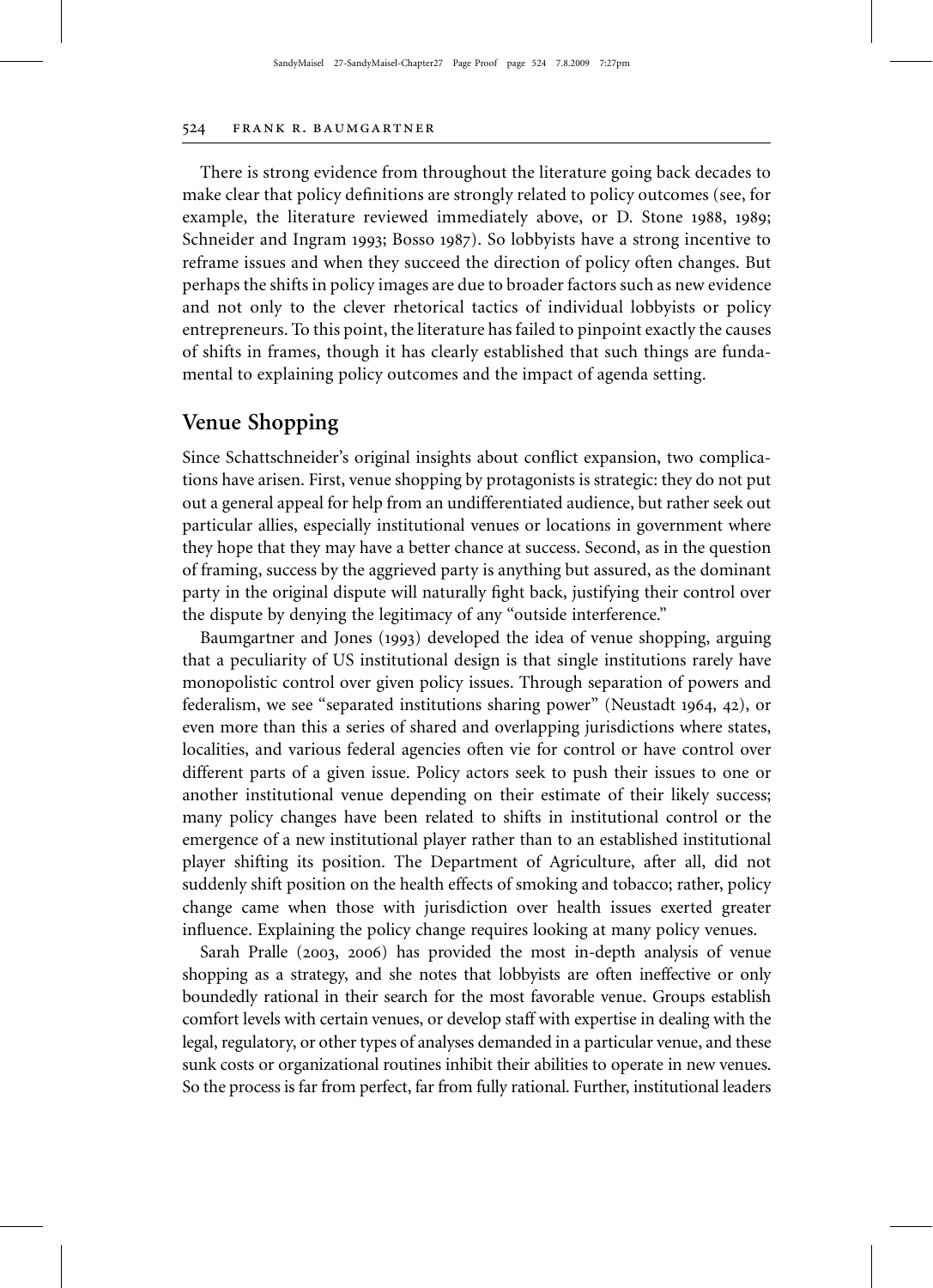themselves often seek out issues on which they can exert their influence: the venues seek out the issues, in other words. In any case, scholars have noted the importance of lobbying strategies that focus not only on "expanding" a conflict to a broader audience, but on much more specific strategies of targeting specific institutional audiences. Mazey and Richardson (1993) similarly noted that the relative competencies of Brussels-based regulatory agencies, the European Court of Justice, and the traditional national political systems have recently become the object of considerable jurisdictional ambiguity as the European Union has developed its policy apparatus in more policy areas (see also Guiraudon 2000; Hooghe and Marks 2001; Keating and Hooghe 2001; Beyers 2002; Eising 2004, 2007; Woll 2006; Coen 2007; Mahoney 2004, 2007a, 2007b, 2008; Mahoney and Baumgartner 2008).

## Salience

The literature on venue shopping and institutional control is strongly related to the efforts of groups to gain (or to avoid) greater public salience for their dispute. Ken Kollman's (1998) work remains the best systematic treatment of efforts of groups to "go public" and he notes that they do so systematically on those issues where public opinion is in line with their preferences, other things equal (such as the resource capacity to follow this expensive strategy of lobbying). For every lobbyist who seeks to expand a conflict or shift it to a new institutional venue, or onto the front pages of the national newspapers, there is at least another who has the opposite interest: maintain control right where it was in the past. And considering that these actors are typically more powerful than their adversaries, it is not at all clear why they would fail to protect themselves and their institutions from unwanted "outside interference." Some institutions, to be sure, are more successful in this than others. No one contests in modern times the authority of the Federal Reserve Board to fix interest rates or to control monetary policy. No one contests that the US Census Bureau should conduct the decennial census. No other public agency competes with the Postal Service. So all public policies are not subject to jurisdictional ambiguity; for some issues the jurisdictions are quite firmly set. To date, little research has focused on the ability of those in positions of power to limit efforts by rivals to move an issue away from their institutional control or to limit efforts by competing institutions to encroach on those issues that have traditionally fallen within their jurisdiction. Venue shopping is certainly a common occurrence, but so is boundary maintenance. We know little about what causes success in either.

#### Individual versus Collective Behaviors

The simplest way to think of why we know so much about strategies of agenda setting, venue shopping, and framing from the perspective of the individual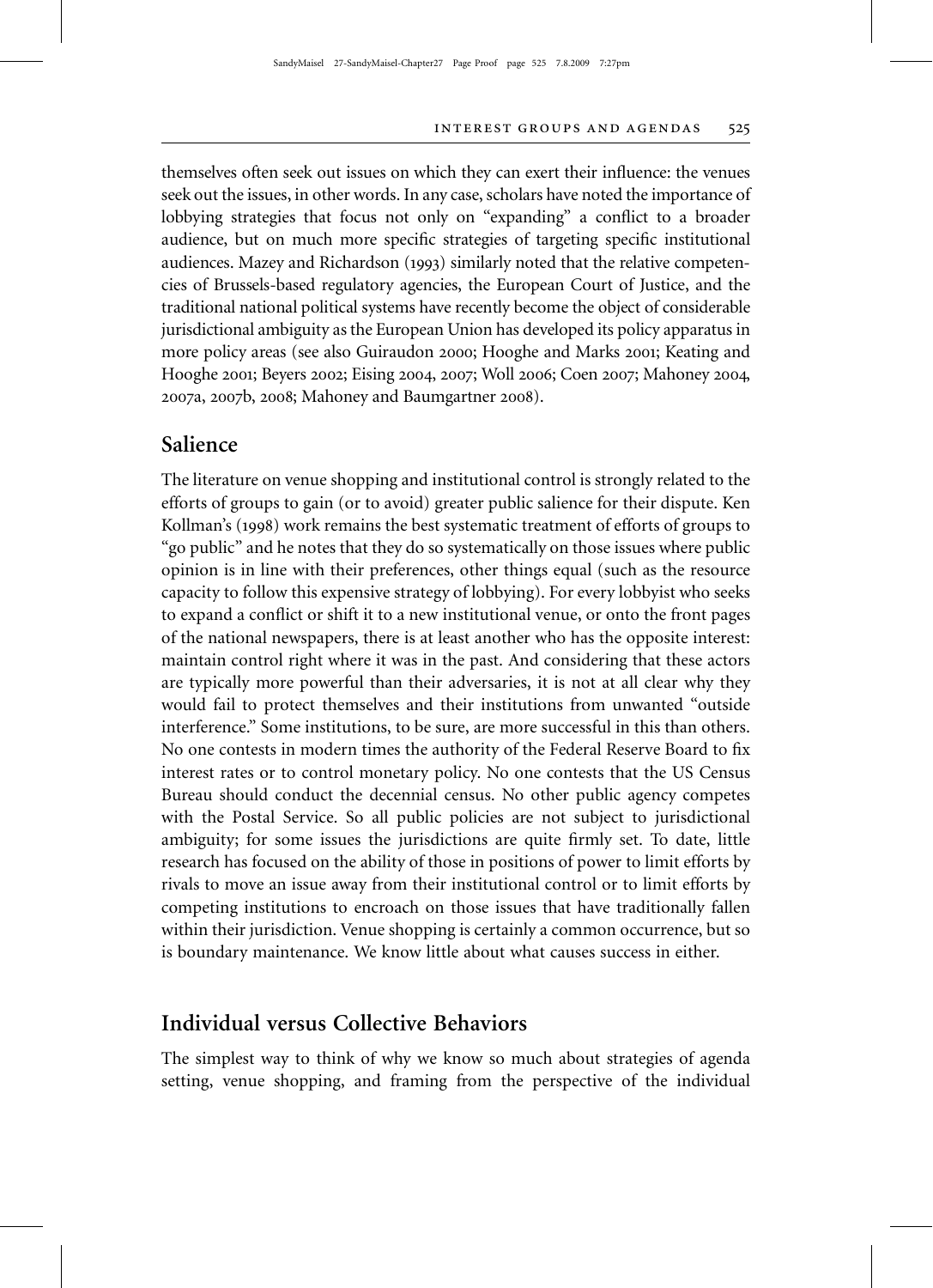lobbyist but so little about the determinants of their success is that scholars have not designed projects to study the process at two levels. Schattschneider focused on the actions of the two original protagonists in a dispute, but he clearly stated that the outcome in the dispute would be determined by the behavior of the audience. This implies that understanding crowd behavior is more important than understanding individual strategies of lobbying and agenda setting. Few scholars have shifted their attention to this question, however, because of its complexity, though attention to these issues appears to be growing.

The salience, issue definitions, and agenda status of any policy issue are determined by the collective behaviors of all those involved in the policy debate. Any individual actor may attempt to influence the collective outcome, but none determines it singlehandedly (see F. Baumgartner and Mahoney 2008). The idea of many actors competing to control the outcome of a policy process is, of course, central to any kind of democratic decision making, but it creates methodological issues with which political scientists concerned about interest group strategies have not yet grappled sufficiently. The problems are well known in other disciplines, however, including such closely related ones as the study of collective action in sociology. For example, is salience the result of interest group strategies? Yes, since groups clearly seek to manipulate the level of attention to their issues (see Kollman 1998). However, what if there are hundreds of lobbyists working on a given issue? From the perspective of any single actor, none singlehandedly created the observed level of salience, but all must react to it. So in this view salience is imposed from the outside, not the result of lobbying strategy. Similarly, if Riker gives examples of issue definitions being the result of clever speeches by influential senators, this does not mean that frames are on average completely endogenous to the actions of lobbyists or policymakers. In fact, they are exogenous for the vast bulk of lobbyists. In other words, even if individual policymakers might like to affect such collective outcomes as salience, venue, agenda status, or framing, they typically have no control over these things. Rather, for any given lobbyist, these characteristics of the issue are imposed from the outside and the lobbyist must react to them. Collective outcomes are partially affected by the actions of individual policymakers, but for the most part it is the individual who responds to the system, not the system which responds to the individual.

## Cascades and Power Laws

One reason scholars have been slow to integrate the individual and collective behaviors of groups of lobbyists and other policymakers as they attempt to affect such issues as salience, agenda status, and framing may be that the collective outcomes of these processes are subject to cascades, threshold effects, and other characteristics that make them very difficult to model. Assume simply that policy actors with many potential concerns are likely to spend their time on those issues that are currently the object of attention by others in their environment. When a lobbyist sees that an issue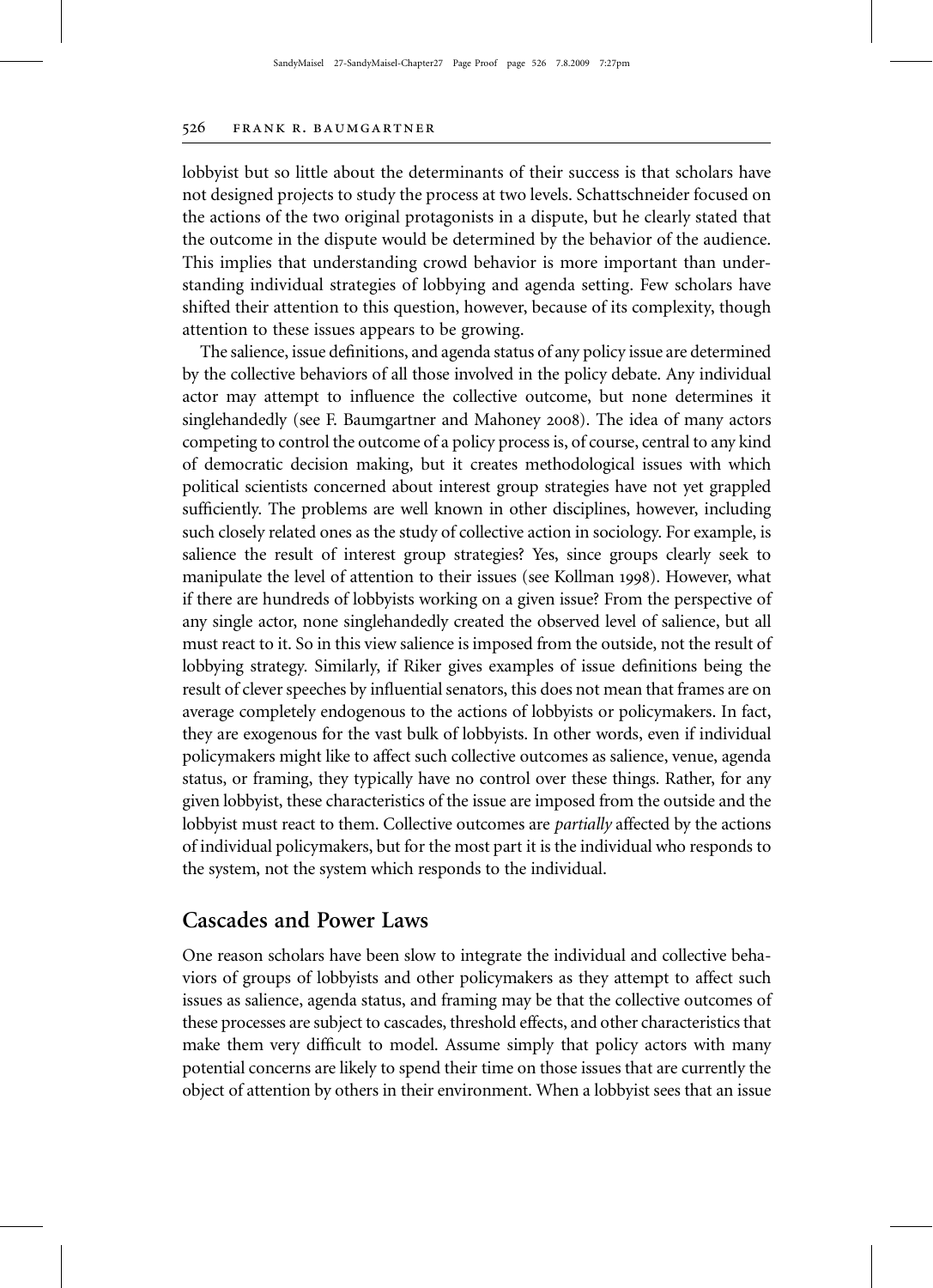is "moving" or has some chance of passage, then, like it or not, it may be necessary to get involved. If entire communities of lobbyists behave this way, their collective behavior will be subject to cascade effects where tremendous surges occur occasionally, mobilizing large numbers of lobbyists on a small number of issues. This is exactly what Baumgartner and Leech (2001) found; they looked at a random sample of 137 issues that were mentioned in thousands of lobby disclosure reports filed at the end of 1996 and found that the top two issues accounted for half of all the lobby reports filed while those issues that fell below the median level of lobbying activity generated just 2.27 percent of all the reports (2001, 1202).

Such "power laws" are found in many social and physical processes such as the distribution of income, and certain aspects of what can lead to them are well understood (see Barabasi 2005; Watts and Strogatz 1998; Watts 1999a, 1999b). For example, economic bubbles and crashes can be caused by "herd behavior" where individuals base their behaviors on what they see their colleagues around them doing rather than on their own independent judgment (see Lux 1995). In the field of social movements, such cascade and threshold models have been used to explain such things as why social movements can suddenly "catch on" even if for many years participation is relatively stagnant (see Chong 1991). Thomas Schelling used such a model to explain how neighborhoods can suddenly "tip" in one direction or another in his model of racial segregation (1971), and threshold effects have become common in studies of collective action in general (see, for example, Granovetter 1978; Granovetter and Soong 1983; Macy 1991; Kuran 1991; or Lohmann 1994). These models have in common some form of mimicking, where individuals base their actions on the actions they observe those around them engaging in rather than on their own independent assessment. The simplest examples of such herdlike behaviors may be such things as fashion trends or the sudden popularity of restaurants or movies (see Granovetter and Soong 1988; Becker 1991).

The difficulty with studying power laws is that political scientists have been accustomed to studying the behaviors of individuals much more than the collective actions of crowds. Of course, where the issue of interest groups and agenda setting is concerned, we are interested in both. Can individual lobbyists or groups affect the agenda status of an issue? We know they do sometimes and we can point to examples throughout the literature of where successful lobbying campaigns have indeed changed issue definitions or salience. But from another perspective it is clear that the true determinant of these collective outcomes lies, as Schattschneider suggested, in the behavior of the crowd, not the original disputants. Lohmann's (1994) analysis of who participated in the collective demonstrations leading eventually to the collapse of the East German government in 1991 makes clear that the dynamics of collective action concerns the contagion of the conflict more than the strategies of individual actors.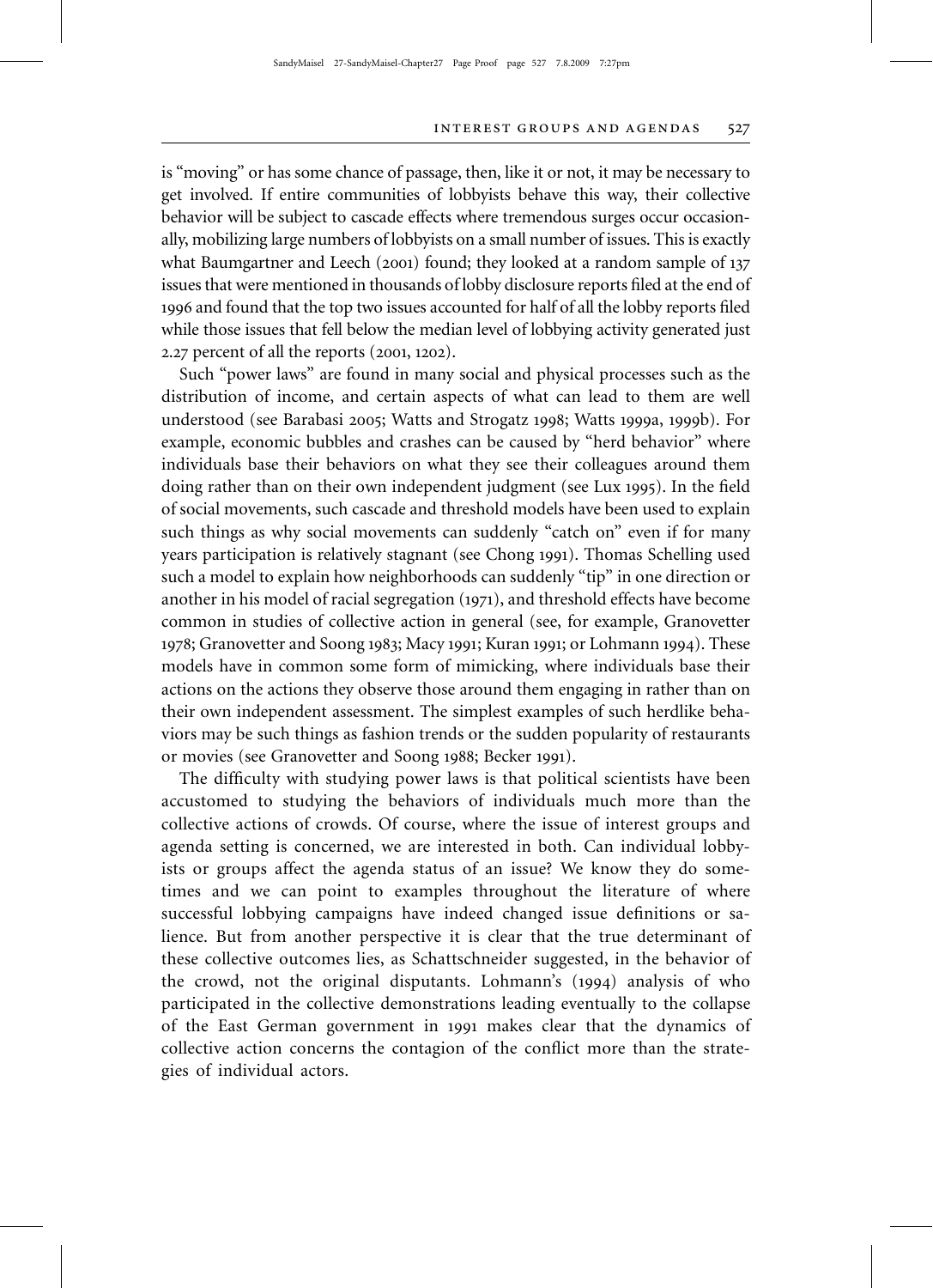## Subsystems Redux

Baumgartner and others (2009) emphasized the importance of the collective actions of entire communities of experts. We found that specialized communities surrounded virtually every issue we studied, typically including government officials administering relevant programs, corporate or other clients or beneficiaries, local governments, trade associations, unions, and other actors with a professional interest in the issue. Whereas scholars often stress the informational value of specialized knowledge, we find that specialized knowledge was widely available within these communities of experts. While individual advocates certainly attempt to shift attention to one dimension of the issue rather than another, or to build up or avoid public salience for their issue, they do not control these processes singlehandedly. Outcomes were determined by the collective actions of the entire community of experts, and proponents and opponents of policy change engaged in highly structured conflicts where neither side typically mobilized strongly without a counteraction from the other side. The study brings our attention to the need to understand individual lobbying behavior, but also to return to Schattschneider's original suggestion that "when a fight breaks out, watch the crowd" because the outcome of the fight will largely be determined by how many members of the audience get involved. A future challenge in the study of interest groups and agenda setting is clearly to address these issues of the embeddedness of individual lobbying strategies within larger structures, including allies and opponents working on the same issue and often responding to the same contextual factors.

# BIASES IN INTEREST GROUP MOBILIZATION

From the beginnings of the modern literature on interest groups (e.g., Bentley 1908; Griffith 1939) scholars have focused on two related items: The close connections among professionals inside and out of government (the so-called "policy whirlpools" or subsystems), and the social class bias associated with representation through the "pressure system" rather than through parties and elections. The system is nothing if not elitist. Then again, it is not limited to social elites, but rather to corporations, occupations, and professions, and there can be great diversity of views associated with those coming from different professional backgrounds. Tobacco farmer trade group representatives and those representing hospitals and public health authorities certainly have different perspectives on appropriate regulation of the tobacco industry, so the fact that the pressure system has a strong occupational, professional, and corporate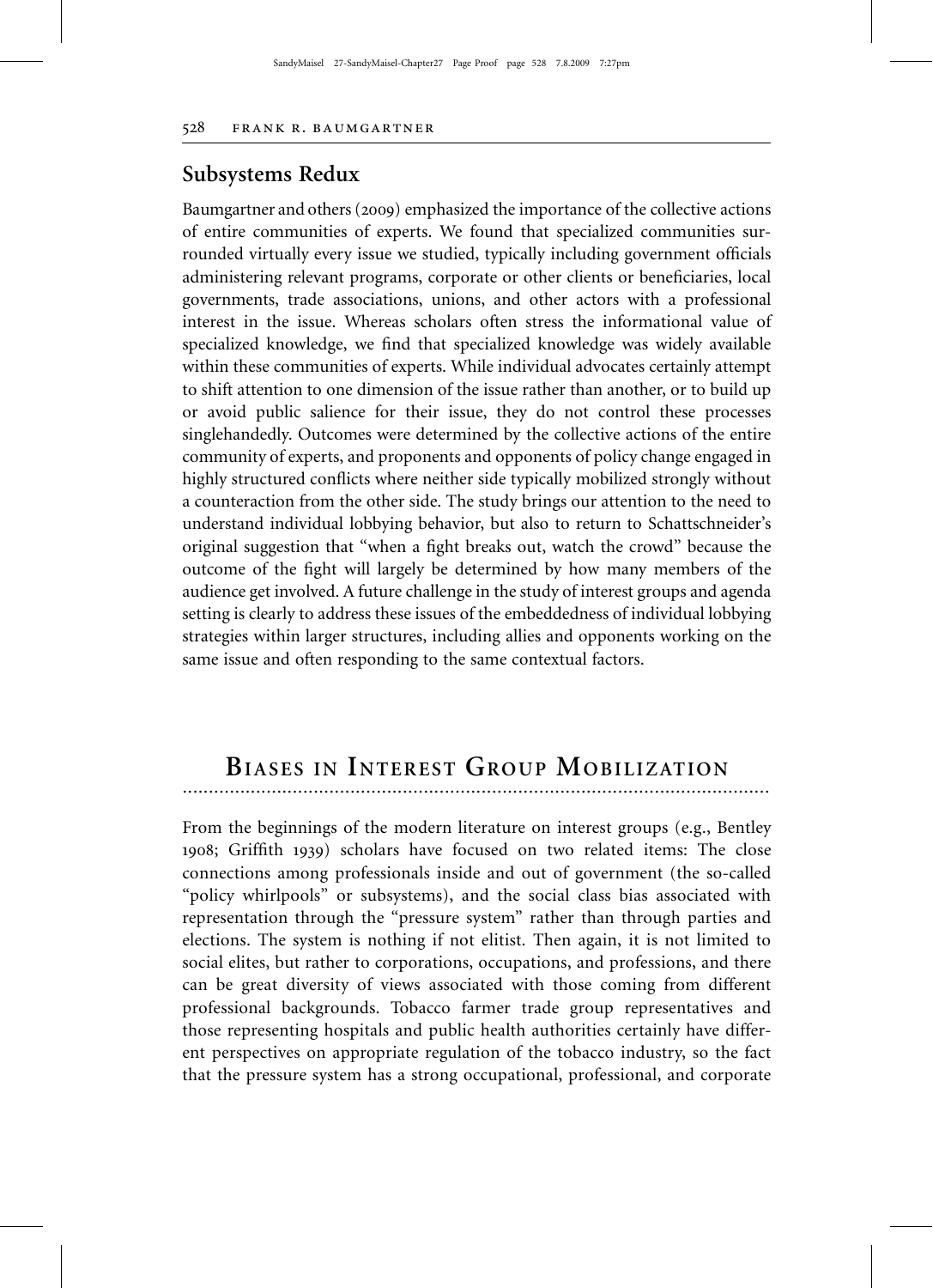bias does not mean it is unified. Pluralists, of course, focused on this diversity but none have argued that the pressure system was representative of average Americans. There is little evidence that the system's elitist character is due to harsh boundaries setting or active efforts to exclude; rather, the bias comes from the fact that some segments of society mobilize powerfully and speak with amplified voices and others mobilize little or not at all. This in turn has great consequences for the types of issues that are brought up.

#### Social Class Bias in Participation

Scholars of public opinion and mass political behavior have long documented the social class biases in who participates in various political activities (see Angus Campbell et al. 1960; Verba and Nie 1972 for classic treatments). Verba and Nie (1972) showed that these biases were not limited to such activities as voting and contacting government officials, but also were apparent in such things as joining voluntary associations (see also F. Baumgartner and Walker 1988; Putnam 2000). Mancur Olson (1965), of course, explained theoretically why many potentially relevant interest groups would be unlikely to mobilize to their full potential (e.g., groups such as consumers or clients of government programs or others whose goals focus on protecting or maintaining something which will be available to all citizens if granted to any, such as clean air, lower consumer prices, or universalistic government policies). The free-rider problem and the collective action dilemma fundamentally limit the possibilities that David Truman (1951) and Robert Dahl (1961) saw for interest groups to mobilize wherever there might be social need. Some mobilize more easily than others. Jack Walker (1983, 1991) and Robert Salisbury (1984) added fundamental new insights into this process, but the importance of their work for the types of issues that are likely to be addressed in government has not been widely recognized.

## The Occupational Nature of the Group System

Walker noted that three-quarters of the groups he identified in his survey of Washington interest groups had an occupational basis; just one-quarter were what he called "citizens' groups." This last category would include such interest group behemoths as the National Rifle Association and the AARP, as well as most groups associated with the environment, gun control, or abortion—much of what people often think of as "single interest groups." In fact, he showed that these are the exception; the rule is that groups active in Washington generally have an occupational basis—they are groups of lawyers, bankers, architects, store owners, nurses, or labor unions, where the membership basis of the group has to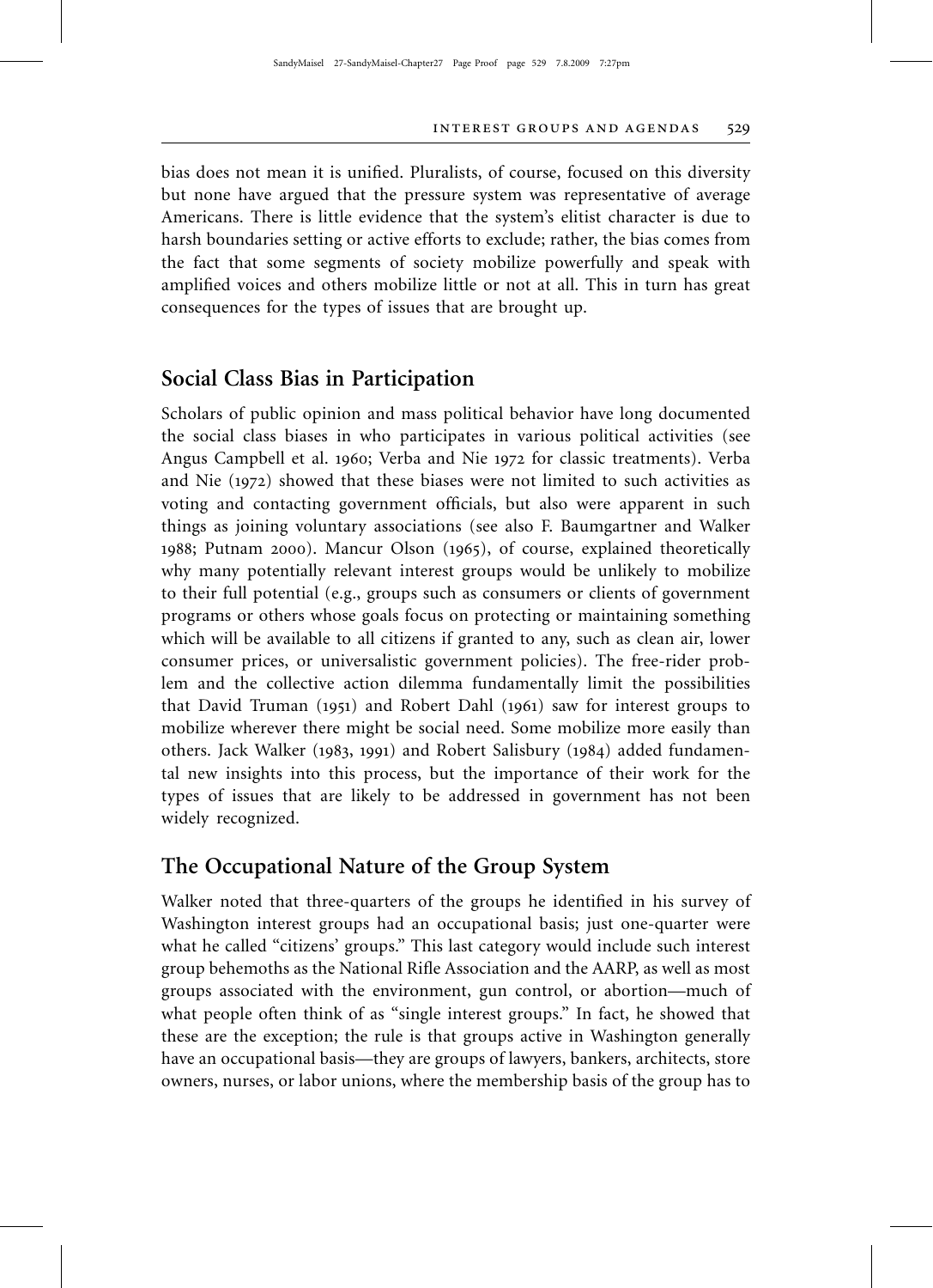do with a person's job, not their ideology. Salisbury showed that many groups are not only occupational, but they are institutional—their members are not individual citizens or professionals at all, but rather such organizations as cities, hospitals, corporations, or universities. The professional, rather than ideological, motivation to mobilize has many implications.

### Bias

The bias in the interest group system has been repeatedly found in study after study (in addition to the studies above, see also Schlozman 1984; Heinz et al. 1993; Verba, Schlozman, and Brady 1995; F. Baumgartner and Leech 1998 and 2001; Schlozman et al. 2008). This justifies the concerns brought forward by Bachrach and Baratz (1962) and Crenson (1971) concerning the possibility of certain issues being held permanently "off the agenda" because no one in the "pressure system" has an interest in addressing those concerns. Charles Lindblom's (1977) discussion of the "privileged position of business" in the political system certainly has resonance here. The issue is even more severe than most scholars have recognized, because the interest group system not only ignores many, such as low-wage workers, the unemployed, or those with diffuse social, ideological, or economic interests, but it also provides others the opportunity to speak with huge amplification. Whereas no one can vote more than once, nothing stops a wealthy interest or corporation from lobbying on its own behalf, joining related interest or trade associations, mobilizing allies, hiring PR and consulting firms, and purchasing as much television time or lobbying access as it can afford. Many industries have trade associations with hundreds of staff members permanently monitoring government actions that may affect their members, and individual corporations or professional groups often have government relations departments that dwarf the operations of well-known interest groups.

## The Interest Group Policy Agenda

Since Bachrach and Baratz (1962) pointed to the issue of agenda control, scholars have made little progress in investigating the possible implications of bias in the group system for what issues hit the agenda; it is much easier simply to count the number of groups of different types. Since they worked from a random sample of issues in Washington, Baumgartner and colleagues (2009) were able to compare the issues on which the lobbyists were active with data from the Policy Agendas Project<sup>1</sup> which include responses to Gallup Poll questions asking samples of Americans about what they consider to be the most important problem facing the nation today. Thus, one can easily compare the "lobbying agenda" with the concerns of the public. The results

<sup>1</sup> <http://www.policyagendas.org>.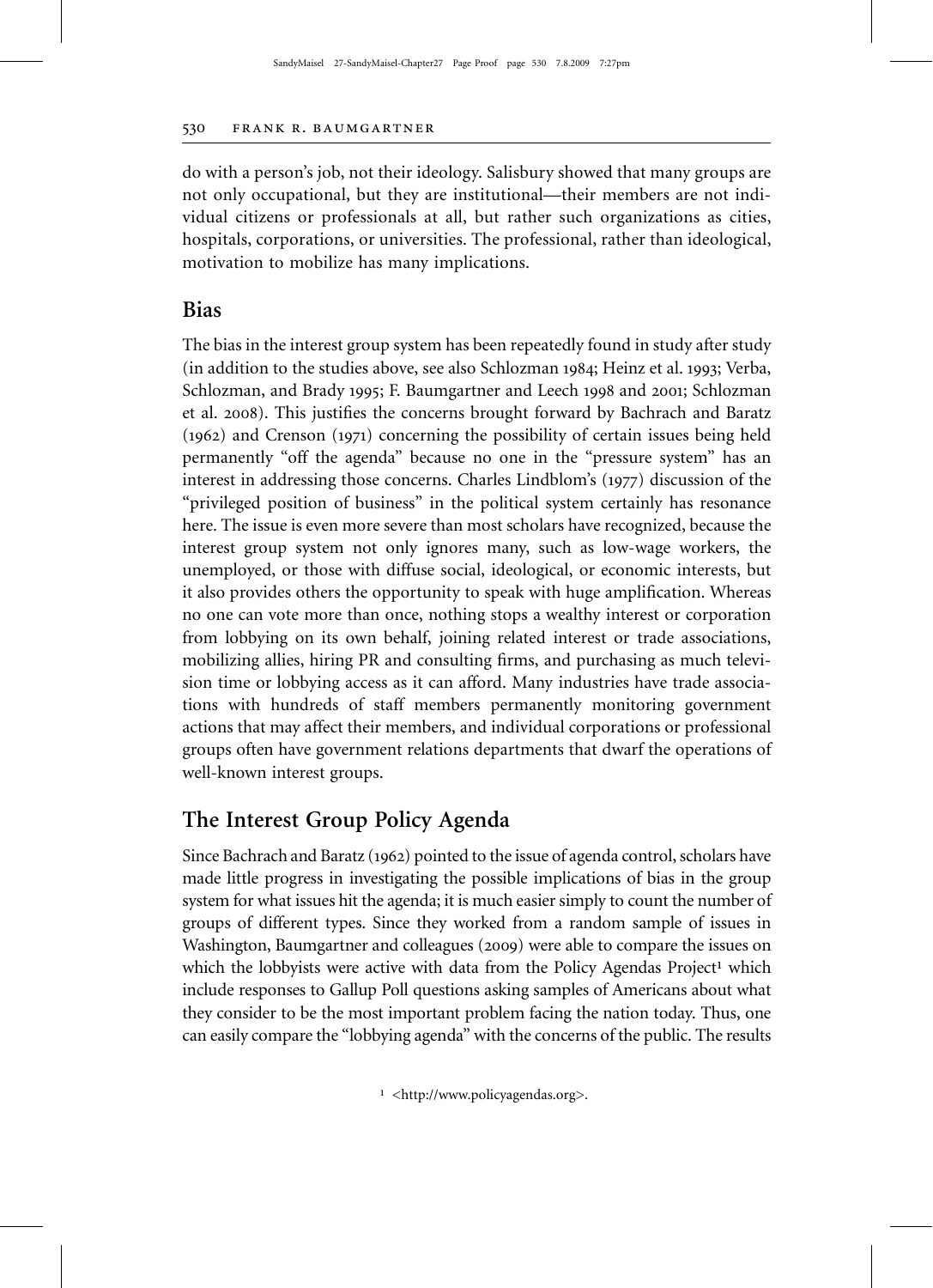were very troubling indeed. During the period when their study was done, the most important problem, according to the public, was crime, with 26 percent of the public selecting this issue. Second was unemployment (or the state of the economy more generally, with 19 percent), followed by international affairs (e.g., terrorism, war) at 10 percent, and education (also 10 percent). Lobbyists had different priorities: 21 percent worked on health care, followed by the environment (13 percent), transportation (8 percent), communications (7 percent), and banking (7 percent) (2009, table 1.4). The disjuncture between the concerns of Americans and the priorities of the lobbyists could hardly be clearer. Looking more closely at the issue priorities of the lobbyists, the differences are even starker. Healthcare lobbyists are more likely to be working on such issues as ensuring higher reimbursement rates for their medical specialty than they are to be working toward greater insurance availability or more attention to patient needs. Lobbying in Washington is largely about issues relating to professions.

# The Importance of Investing in a Washington Policy Presence

Few scholars have addressed these issues directly, but Jeffrey Berry did so in his book The New Liberalism (1999). He noted the greater effectiveness of citizen groups of the political left compared to those of the right in affecting the national agenda, and he attributed this to their efforts to build a Washington research infrastructure rather than relying only on grassroots efforts. Berry also noted the heavily post-material issue concerns of the liberal groups he studied, and this is reflected in the data presented above as well. Environmental groups deviate from the heavy predominance of occupational groups in Washington in general, and they have been quite effective in pushing many environmental issues to the forefront of the national agenda. It is clear therefore that the political agenda is not immune to pressure if the groups can mobilize. We see little movement to push for issues relating to low-wage workers or those in poverty, or even to relieve homeowners struggling with crushing mortgages during the financial and mortgage crisis of 2008, partly because there are so few interest groups in Washington speaking out in favor of those constituencies. Bankers, mortgage insurance companies, and large corporations like General Motors certainly are present, however, and speaking with voices amplified by the number of lobbyists they can recruit.

## The Unintended Biases of Federalism

Lisa Miller (2008) raised troubling issues of agenda control in her study of the politics of crime control at three levels of the federal system. An unintended consequence of the increased "federalization" of the issue of crime over the past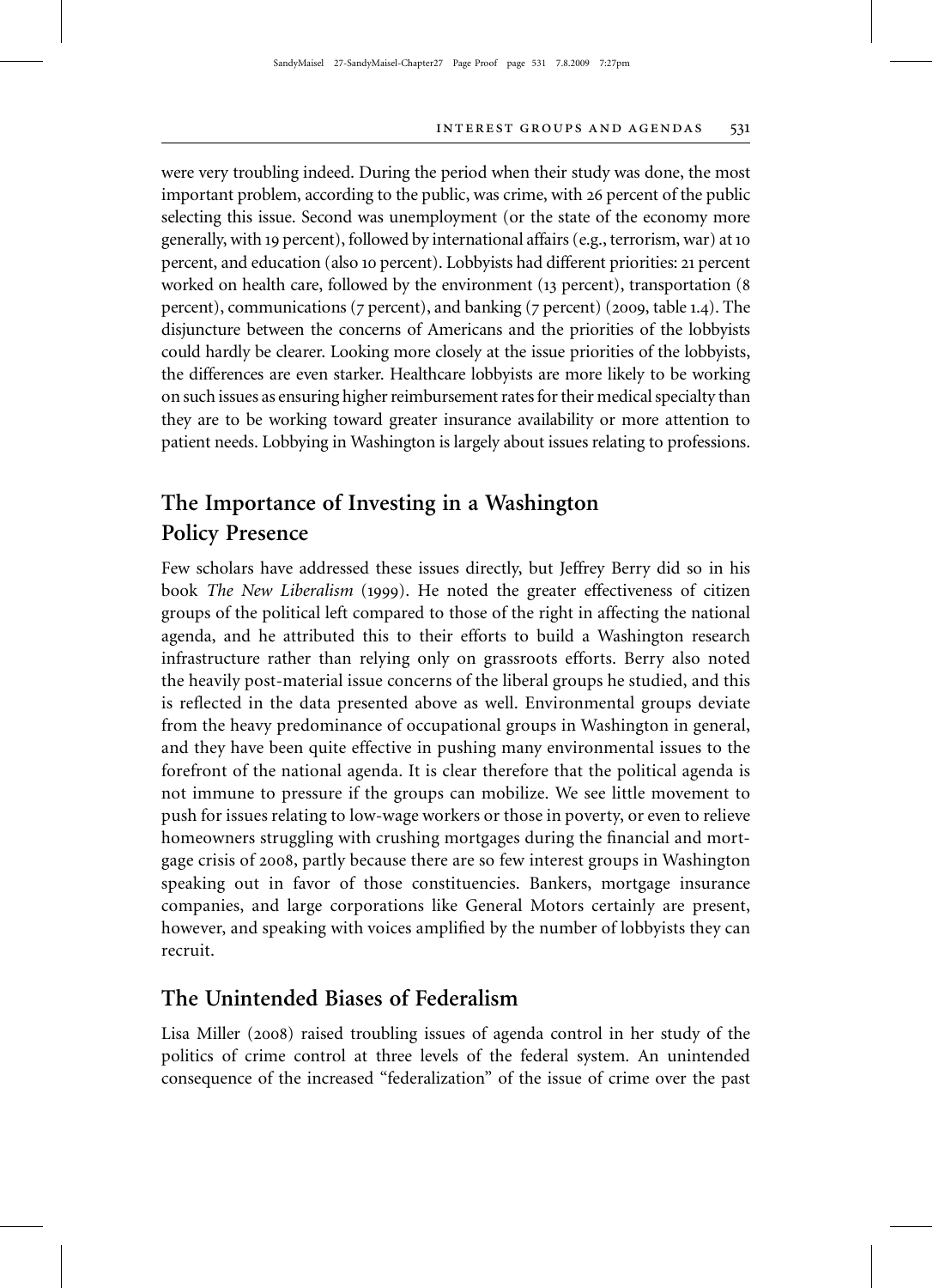several decades is that neighborhood groups, which typically have found ways to participate at the local level (e.g., in public hearings, city council meetings, and directly with police authorities), are virtually excluded from policy debates at the state and national levels. Looking at lists of witnesses involved on crime issues at the national level, she notes a predominance of law enforcement and public authorities. At the local level, participation is much broader, and includes many who live in neighborhoods where crime and poverty is a serious problem. These groups typically are based locally, however, and do not coalesce into national- or state-level organizations with the organizational resources needed to play the lobbying game. Venue shifting, biases in mobilization, and policy agendas all come together in Miller's study.

Journalists and politicians often raise issues about improper access of interest groups. The accumulated literature about the social class and occupational bias in the mobilization of interests that the literature has continually documented over the past several decades suggests that these are real concerns for the strength of democracy. However, the issue is not so much about the access and right of organized interests to develop relations with government officials; of course, they must be able to trade information with them—government often depends on the information provided from within various professional communities. The real issues relate to the inability or unwillingness of members of the general public to mobilize into groups themselves, and that of elected officials to recognize that when they listen to what is being said in Washington there are tremendous distortions in what voices are massively amplified and what voices are not heard at all.

## FUTURE AGENDAS OF AGENDA STUDIES

Schattschneider's dual observations about groups and agendas have been at the core of our subfield for almost fifty years now and there is no reason to abandon these important questions. One might suggest abandonment after such a time period if it were apparent that rigorous empirical work could not be done, as some argued about the "agenda denial" idea so prominent in the 1960s. Studies of agenda setting have gained from the creation of large infrastructure projects that have allowed us now to enumerate the items that are on various agendas: congressional, presidential, media, state, and judicial agendas can be studied through established databases or through simple electronic searches.

This review of where we stand has made clear a number of points of interest in the literature but also items obviously needing further detailed work. Who can frame? What determines movements or shifts in collective framing, and what roles do lobbyists play in that? How effective are lobbyists, and under what conditions,